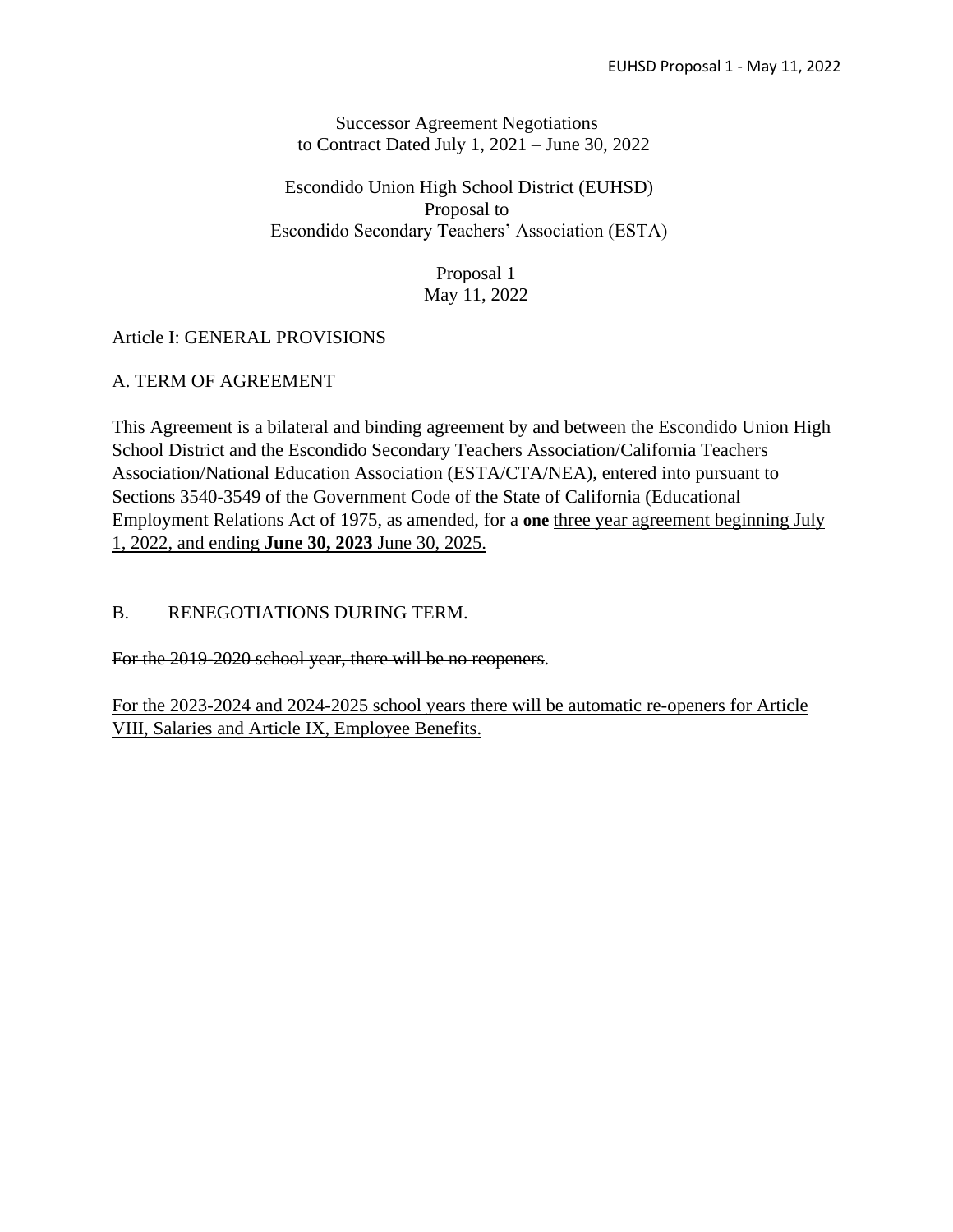### Article III: EVALUATION PROCEDURES

### H. COMPLAINT PROCEDURE

2. Within twenty five days, unless the applicable board policy or administrative regulation governing the investigation requires otherwise, the District will provide information of the complaint to ESTA and notify the employee that a complaint has been filed unless it jeopardizes the safety of minors or the integrity of the investigation.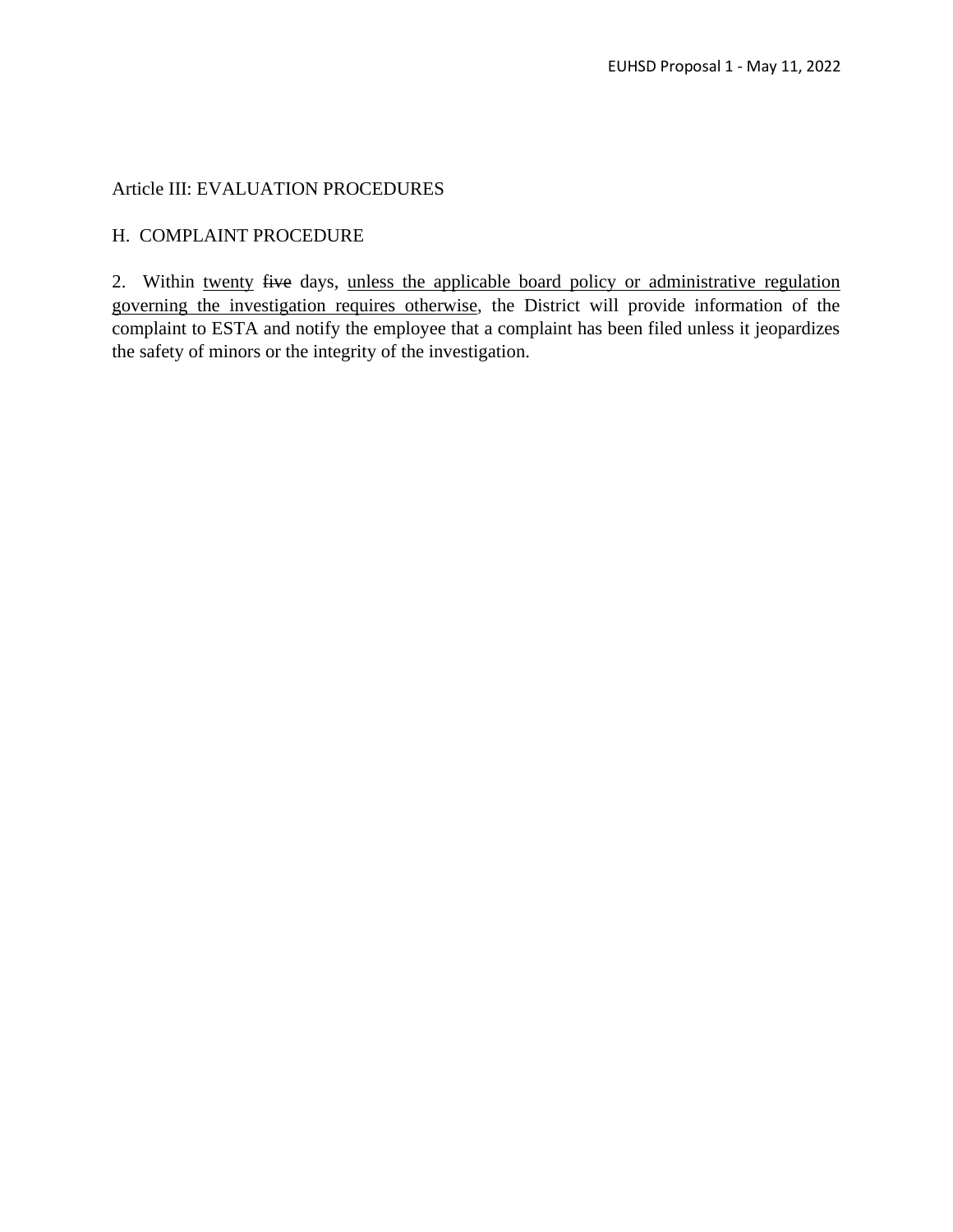### Article IV: GRIEVANCE PROCEDURES

#### C. PROCEDURE

- 1. Level One
	- a. Informal

An aggrieved employee may first discuss the grievance with the immediate supervisor, either directly or through the Association's designated Grievance Representative, with the objective of resolving the matter informally. Nothing contained herein shall be construed as limiting the right of any employee with a grievance to discuss the matter informally with any appropriate member of the administration and to have the grievance adjusted without intervention by the Association, provided that the adjustment is not inconsistent with the terms of this Agreement. Items or incidents to be grieved shall have occurred originated within ninety (90) twenty (20) days of the initiation of Level One "a" of the Grievance Procedure.

#### E. MISCELLANEOUS

3. Release Time for Grievance Processing

When it is necessary for a representative designated by the Association to investigate a grievance or attend a grievance meeting or hearing during the day, upon notice to the immediate supervisor by the President of the Association, the representative shall be released without loss of pay in order to permit participation in the foregoing activities. Any employee who is requested to appear in such investigations, meetings, or hearing as a witness shall be accorded the same right.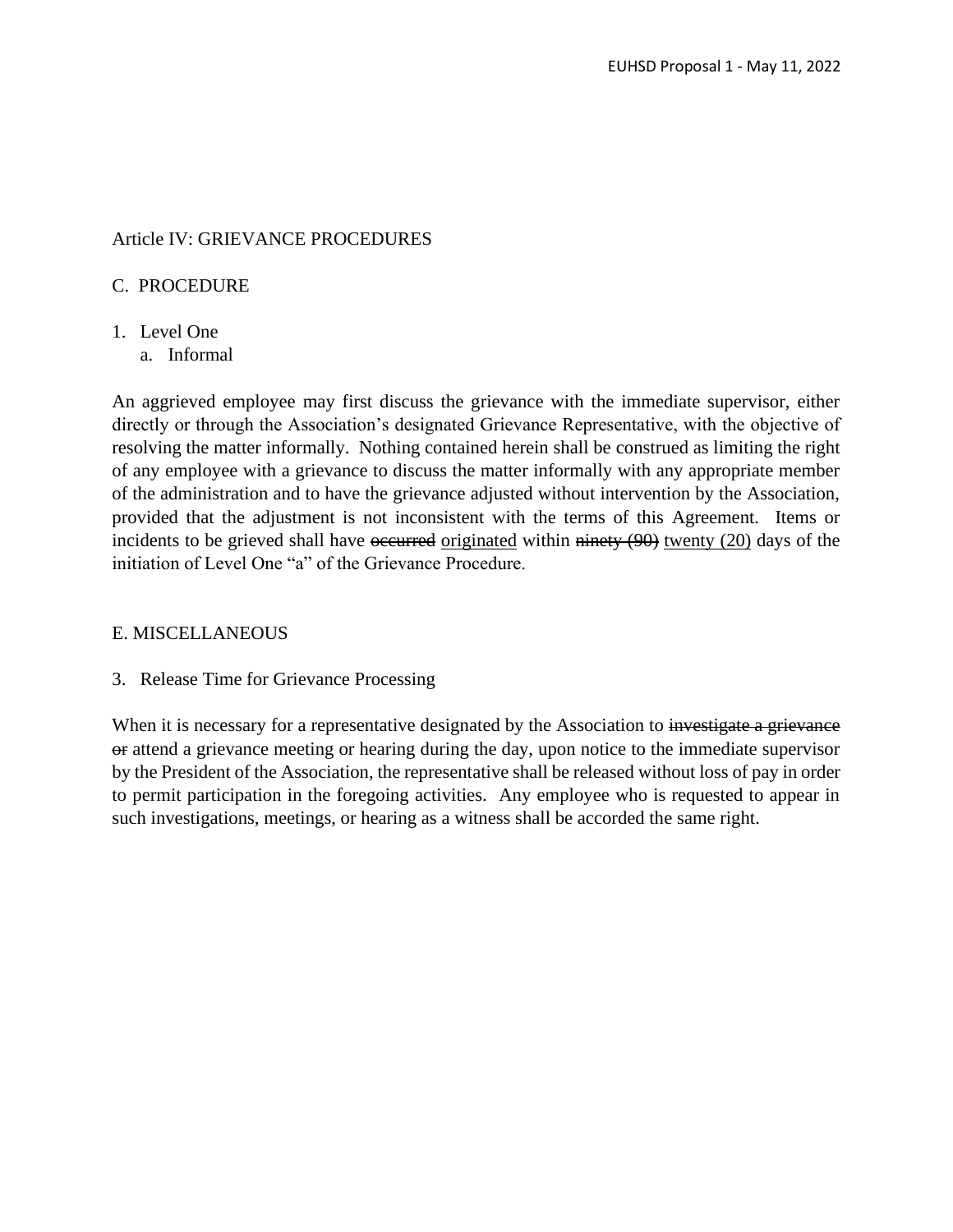## Article VI: LEAVES OF ABSENCE

## A. GENERAL LEAVE POLICIES

## 2. Notification of Intent to Return

The employee shall notify the District of his/her intended return on or before October 1 December 15 in the event of a first semester leave and on or before March 1 May 1 in the event of a second semester or one (1) year leave. This provision will be transmitted in writing to the employee at the time the leave is approved and one (1) month prior to the employee's deadline for notification of intent to return.

### B. PAID LEAVES OF ABSENCE

- 8. Paid Pregnancy Disability Leave
- c. Sick Leave Benefits During Pregnancy Leave

At the beginning of pregnancy disability leave, the unit member shall receive six (6) weeks (30 workdays) of paid leave during the contracted work year.

- **1. No non-paid calendar breaks shall be counted as part of the six (6) weeks**
- **2. If the school year terminates before the six (6) week paid leave is exhausted, the employee may take the balance of the six (6) in the subsequent school year period.**

After the six weeks of paid pregnancy disability leave, (paid pregnancy/disability leave of absence), sick leave benefits are in effect the same as for any other paid leave. This leave is only available during the contracted work year when the member is on leave for pregnancy related disability.

#### 10. Sick Leave

k. Personal Business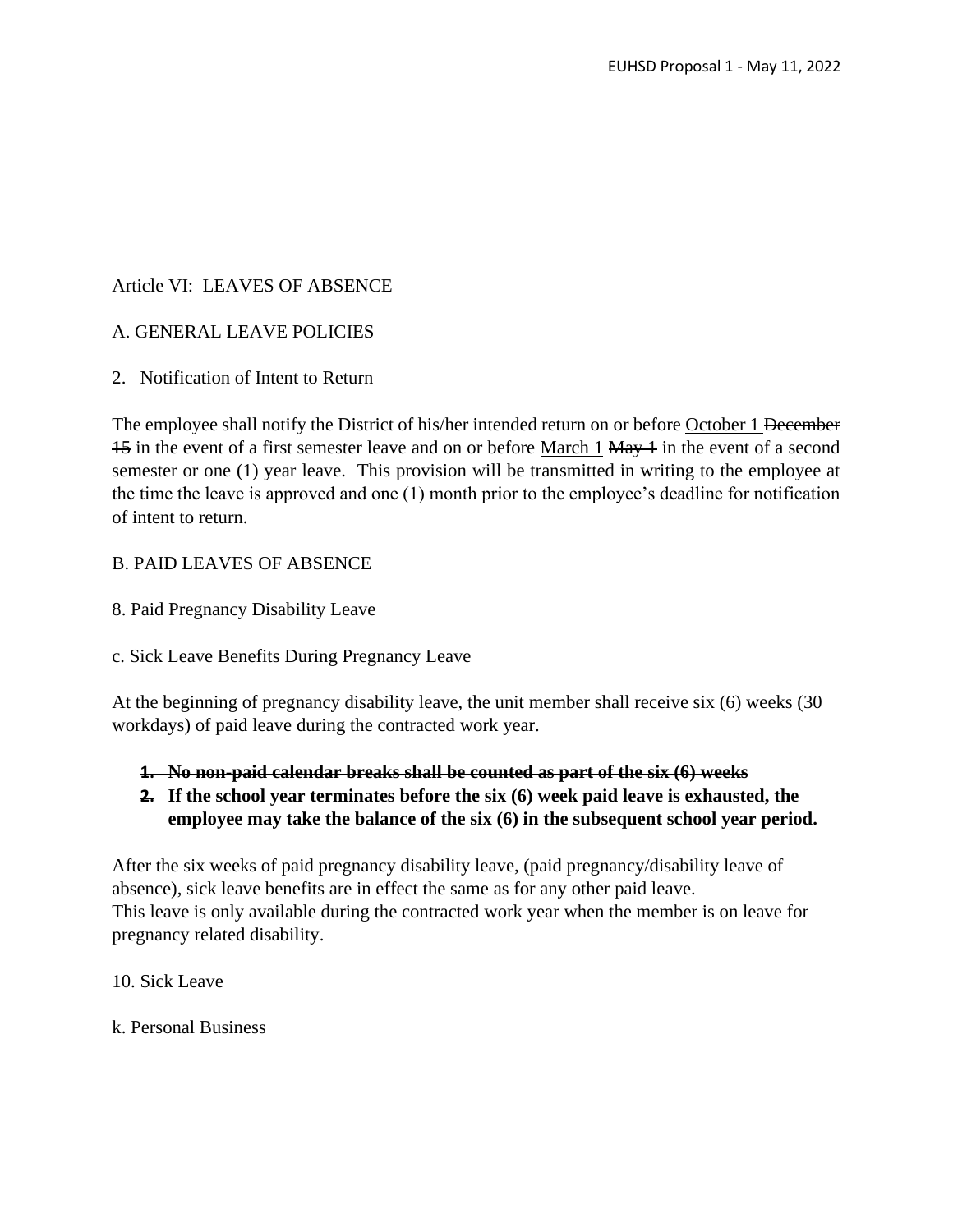Each employee is entitled to five (5) **ten (10)** days of personal business leave to use at their discretion. No more than three (3) consecutive days can be used without prior approval. This leave will be deducted from sick leave.

### 11. Parental Leave

b. Employees (mother or fathers, whether natural, adoptive, or foster parents) **shall receive five (5) calendar contract weeks of paid leave (25 paid service days)** are allowed to use available sick leave for purposes of bonding if the employee has worked for the employer for the last 12 months.

# **1. No non-paid calendar breaks shall be counted as part of the five (5) weeks 2. If the school year terminates before the five (5) week paid leave is exhausted, the employee may take the balance of the five (5) in the subsequent school year period.**

c. The employee will **first** utilize all available leave time, **inclusive of the 25 parental leave days from 11b, then use** including sick, personal, vacation, and compensatory time. Once an employee has exhausted all available leave options, and continues to be absent on account of parental leave, the employee will be subject to differential pay.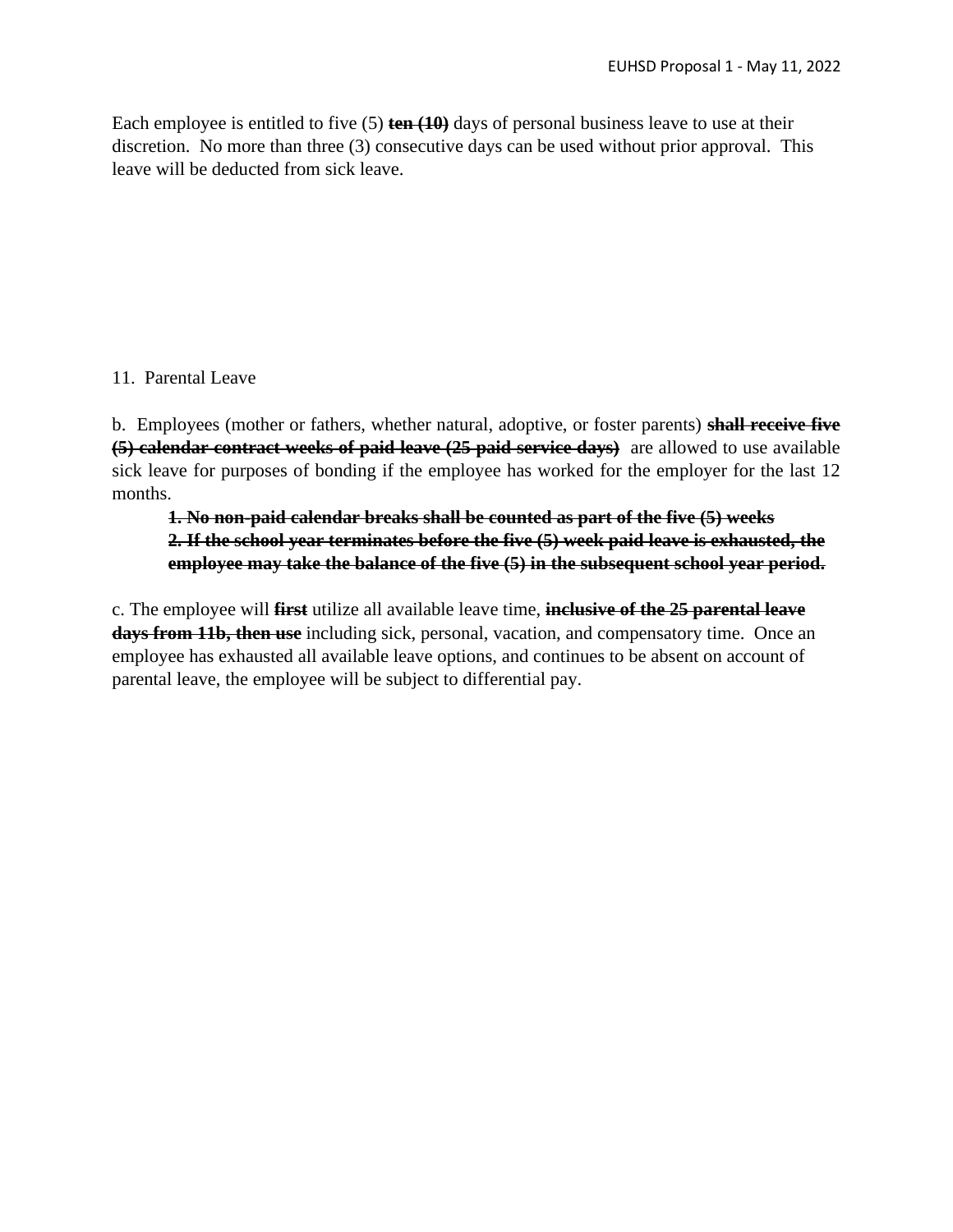Article VIII: SALARIES

## A. CERTIFICATED SALARY SCHEDULE/GENERAL/SPECIAL EDUCATION PROGRAMS

**Increase the certificated salary schedule (all cells and stipends including Adult Ed/CTE) as follows:**

**Effective July 1, 2022, all salary schedules shall be increased by 8.25% or no less than the percentage equal to the funded COLA per the final California state budget for 2022-2023, whichever is greater. If any other employee group receives an on-going increase more than the settlement amount finalized in this agreement, ESTA shall receive the same increase.**

**In addition, A one-time, off-schedule payment of 3.5%** 2% **will be made.**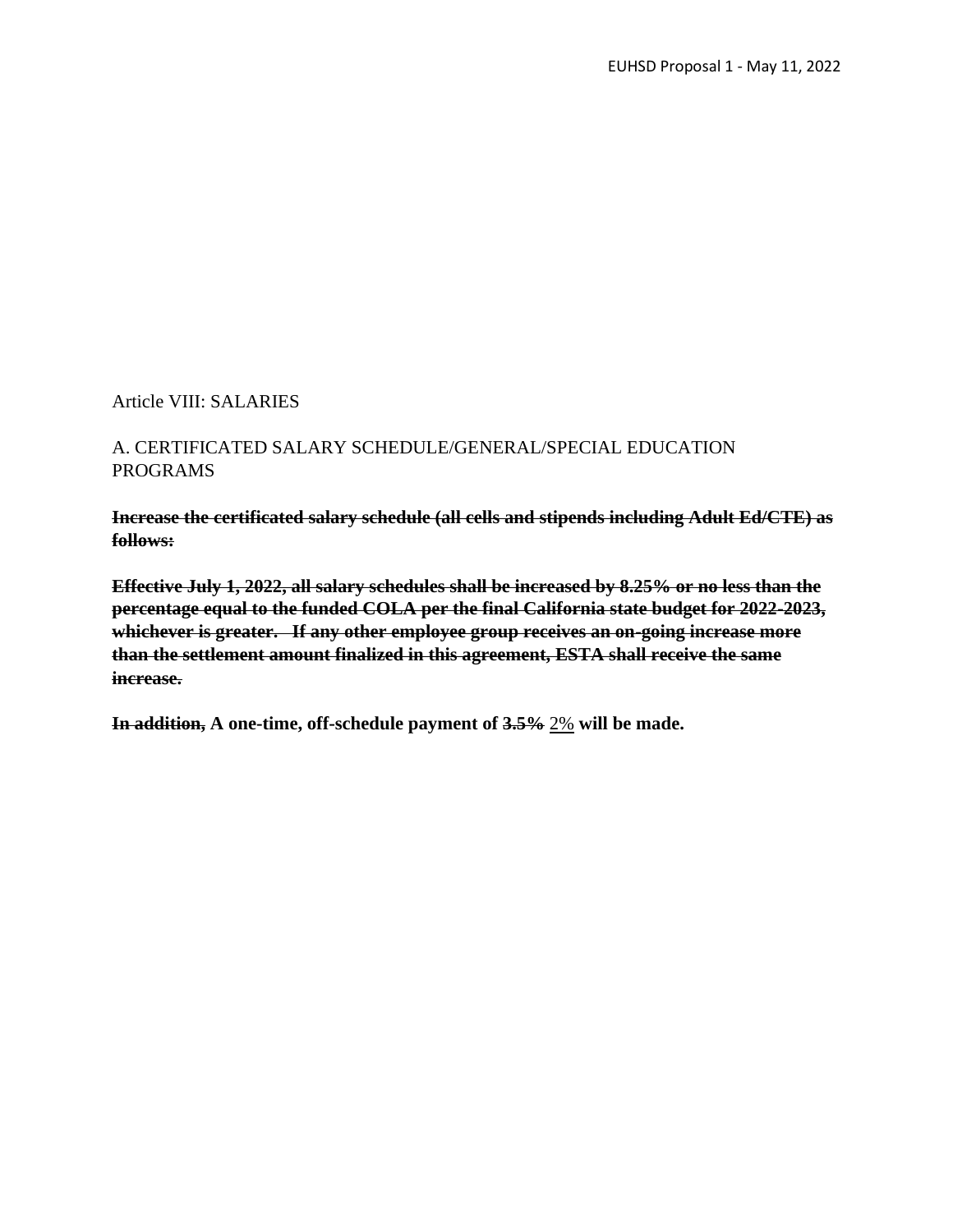## Article IX: EMPLOYEE BENEFITS

#### A. BASIC INSURANCE COVERAGE

5. **Beginning January 1, 2023, the district shall increase the benefit reserve cap ongoing, equal to the plan increase for the 2023 calendar year.** If an employee's selected plan has an annual cost that exceeds the District's maximum contribution, the employee shall pay tenthly payroll deductions to cover the difference between the actual cost of the employee's benefit plan and the District maximum contribution.

B. MISCELLANEOUS PROVISIONS

8. Medical Insurance for Retired Employees

```
a. 5) The retiree medical contribution cap is split into two categories:
  Retired age 55-65 = current cap at $7,700, and
  Retired age 65 + = current cap at $7,700.
  On January 1, 2013 the caps shall increase by $300 to:
  Retired age 55-65 = current cap at $8,000, and
  Retired age 65+ = current cap at $8,000.
  On January 1, 2023 the caps shall be as follows:
  Retired age 55-65 = In no event shall the cap be less than the HMO single 
  plan that a unit member receives with all the same benefits e.g. dental, vision, 
  life. In the event that the HMO single person plan ceases to be offered this 
  will be immediately renegotiated.
```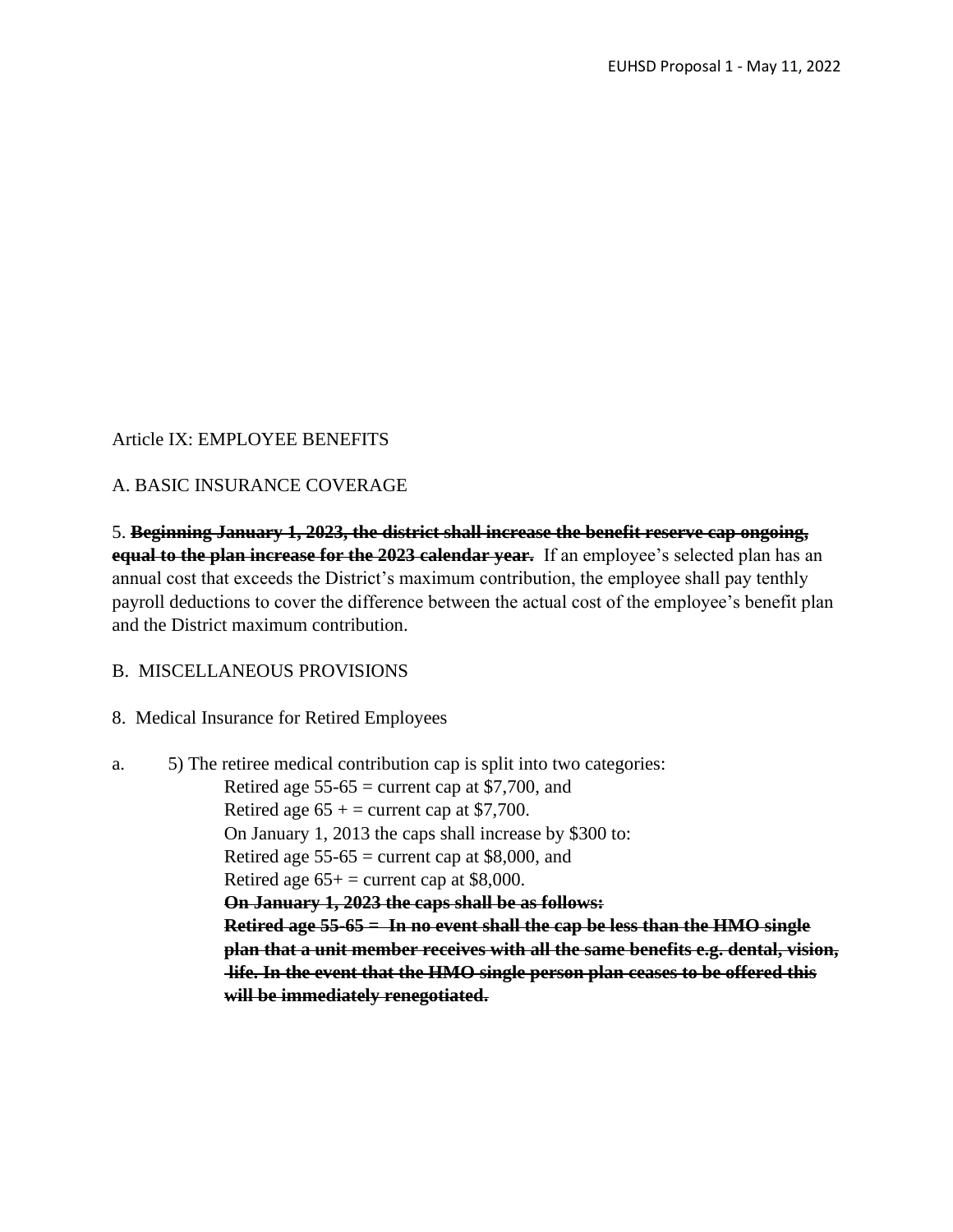#### Article XI: ASSOCIATION RIGHTS

### P. EMPLOYEE INFORMATION

5. The District shall provide ESTA with contact information specified in section P.3. above for each bargaining unit member three times each school year on September 30, October 31, January 31, and May 31. June 30.